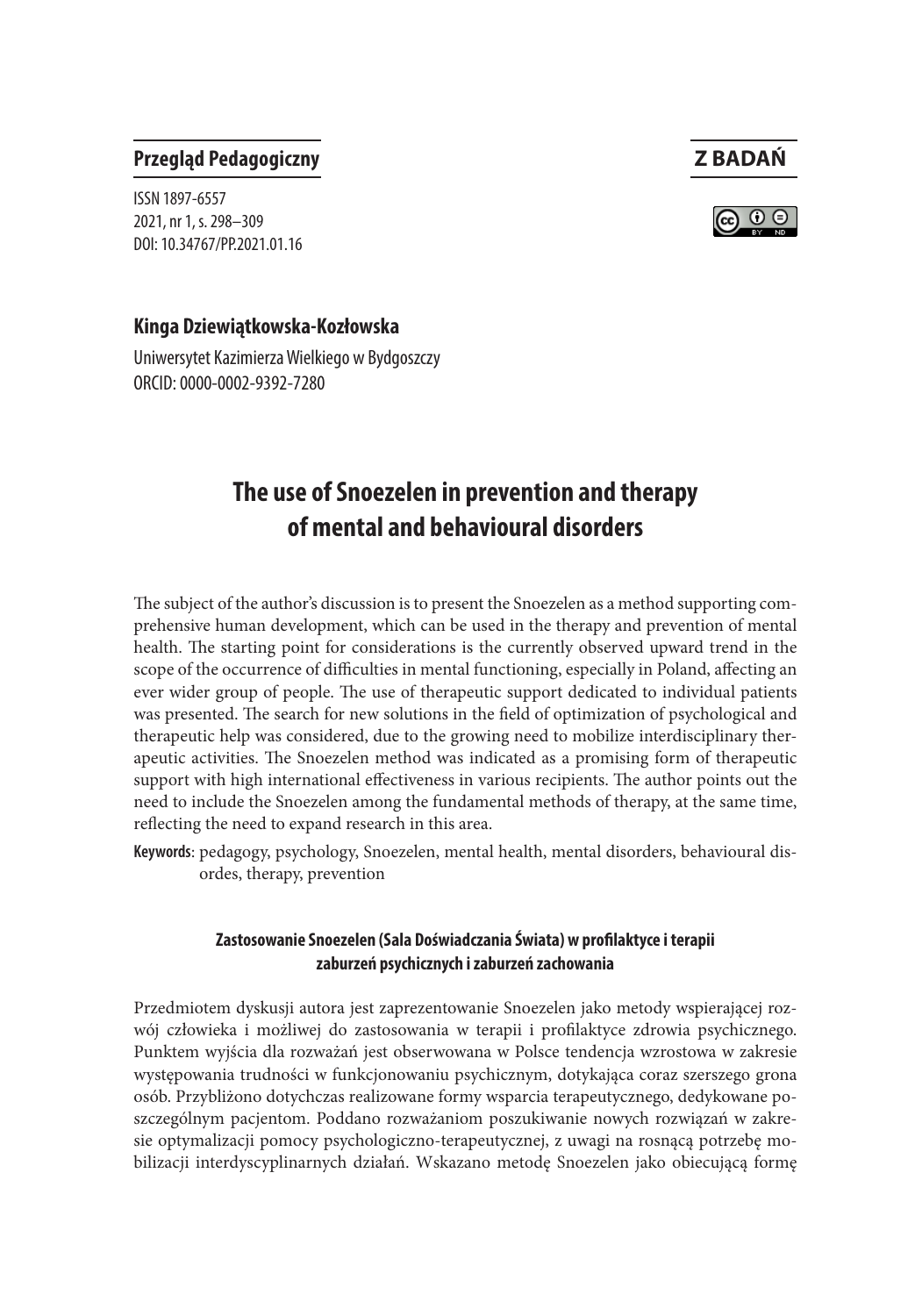wsparcia terapeutycznego o wysokiej skuteczności w skali międzynarodowej. Przybliżono główne założenia metody oraz jej twórców, podkreślono szerokie możliwości jej zastosowania. Wskazano na ważność funkcji relaksacyjnej w odniesieniu do skuteczności terapeutycznej w zastosowaniu dla zróżnicowanych odbiorców. W konkluzji autor wskazuje na potrzebę włączenia Sali Doświadczania Świata w poczet ważnych metod pracy terapeutycznej, poddając jednocześnie refleksji konieczność rozszerzenia badań zorientowanych na metodę Snoezelen w obszarze Polski.

**Słowa kluczowe**: pedagogika, psychologia, Sala Doświadczania Świata, zdrowie psychiczne, zaburzenia psychiczne, zaburzenia zachowania, terapia, profilaktyka

#### **Snoezelen in mental health prevention – introduction**

Snoezelen (Multisensory Environments, Multisensory Room) is an interesting proposition of a therapeutic activity based on the use of polysensory (multisensory) stimulation for optimisation of a comprehensive development. Snoezelen is well-known and broadly used internationally, adjusted to many recipients varying both in terms of age and accompanying difficulties (Kupisiewicz, 2013; Smrokowska-Reichmann, 2013). The hitherto research results indicate exceptional effectiveness of Snoezelen in increasingly large groups, starting with children and youth, as well as adults and seniors. The method that started as therapeutic support dedicated to persons with disability turns out to be an exceptional activity which can also be used in case of fully-abled people, including highly functioning in terms of intellect, however, having difficulties, for instance, in the area of emotional functioning. The idea of Snoezelen consists in an attractive arrangement of the premises, among other, with various specialist equipment, where the starting point comprises both providing proper, balanced and free sensory stimulation on the one hand guaranteeing delicate multisensory activation, and on the other hand, in-depth relaxation. Following closely methodical principles guarantees obtaining both functionalities of the method at the same time. Nevertheless, the foundation of properly provided therapeutic support is the level of relation with a properly qualified therapist, who is present during the whole process of non-directive activity of Snoezelen and becomes a starting point for achieving further intended therapeutic effects (Smrokowska-Reichmann, 2018; Smrokowska-Reichmann, 2013; Zawiślak, 2009).

Currently, a worrying scale of mental disorders both in adults as well as in children and adolescents is observed in Poland. Furthermore, the current epidemiological situation related to SARS-CoV-2 pandemic has been significantly affecting mental health. Especially in the view of recent pandemic experiences, the necessity to coordinate and optimise interdisciplinary activities in mental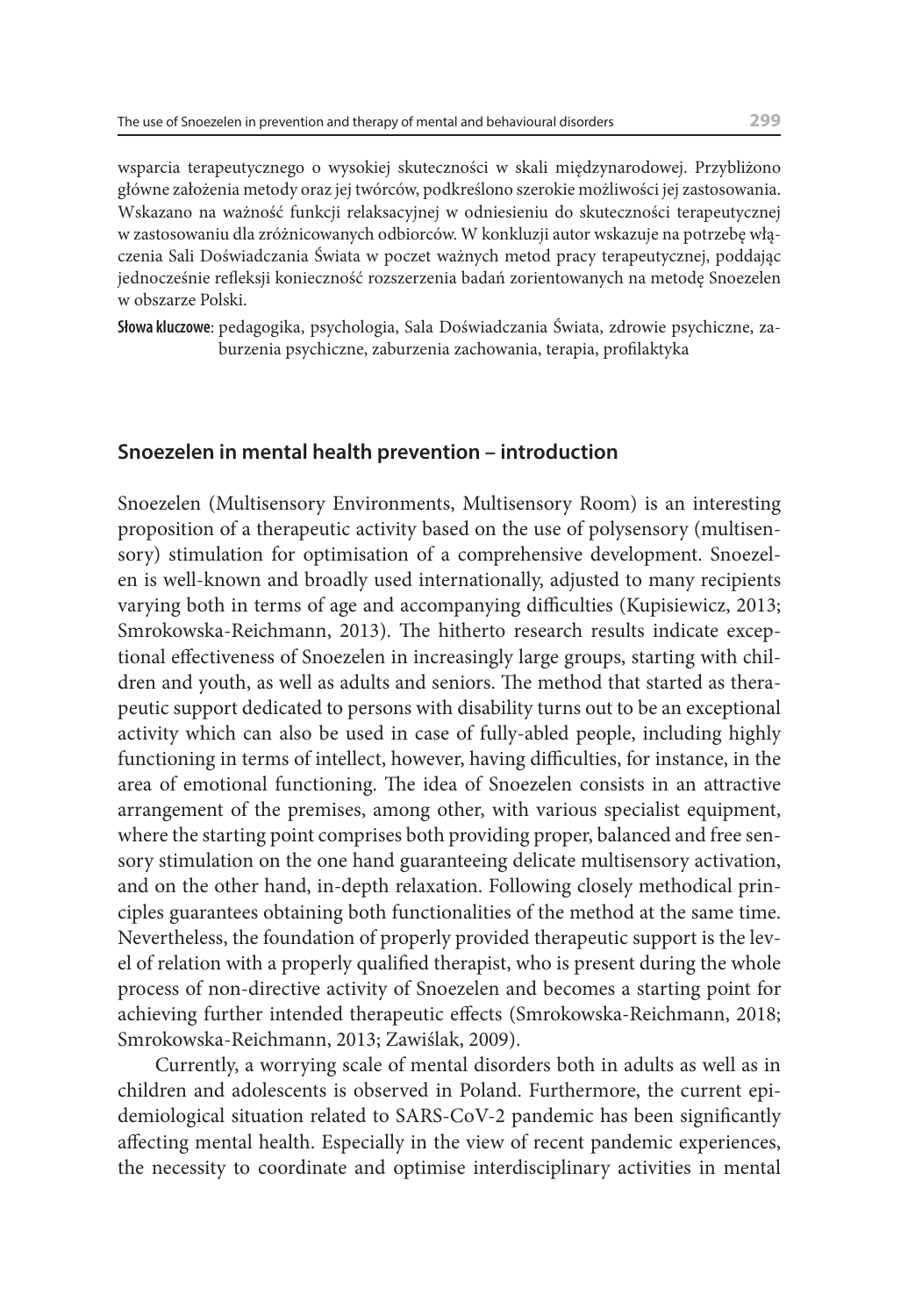health as soon as at the youngest age, is particularly resounding. While looking at the statistics concerning the frequency of psychological difficulties noted in Poland including, in particular, in the group of children and youth, a clear need to pursue intensification of activities aimed at extending the access to the canon of methods and therapeutic activities used in psychological-psychiatric or psychological-pedagogical assistance, is explicit. Snoezelen, although so far it has been neglected in terms of research in Poland, may prove to be one of the extremely desirable solutions. Effectiveness thereof in the international arena, flexibility of use and long-term efficiency underline the potential of Snoezelen, encourage research activity in Polish conditions and give hope for extending the hitherto used in Poland "evidence-based" methods with another notable therapeutic activity.

## **Occurrence of mental disorders in Poland – an outline of statistics and the most frequently experienced difficulties**

According to the WHO, 8 million adult Poles suffer from mental disorders. If we add statistics concerning children and adolescents we can talk about the total number of approximately 12 million people experiencing psychological-psychiatric difficulties in Poland (WHO, 2016). Mental and behavioural disorders concern approximately 15% of children and youth (WHO, 2005). The statistics are disturbing and alarming, especially among specialists engaged in providing professional help in the scope of mental health. In the years 2009-2012 the first broad research was conducted in Poland with a sample of 10 thousand people, focused on the occurrence of mental disorders - EZOP, that is "Epidemiology of mental disorders and access to mental health care". In compliance with this three year research project's results concerning the condition of mental health, approximately 25% of Poles have at least one mental disorder diagnosed in their lifetime (which means that one in every four persons suffers a mental illness), 13% concern disorders related to psychoactive substances consumption, 10% experience neurotic disorders, approximately 4% are diagnosed with mood disorders, additionally, 7% suffer insomnia, and approximately 5% of adult Poles require hospitalisation (Moskalewicz, Kiejna & Wojtyniak, 2012). We know also a detailed report on the extensive research EZOP II (conducted in the years 2017-2020), which results were published in December 2021. In the current edition, its scope for the first time covered a random sample among all Polish citizens without age restrictions. What is disturbing, it was reported that almost 600 thousand children and adolescents in age between 7 and 17 years, and almost 400 thousands children under 6 years old have mental disorders.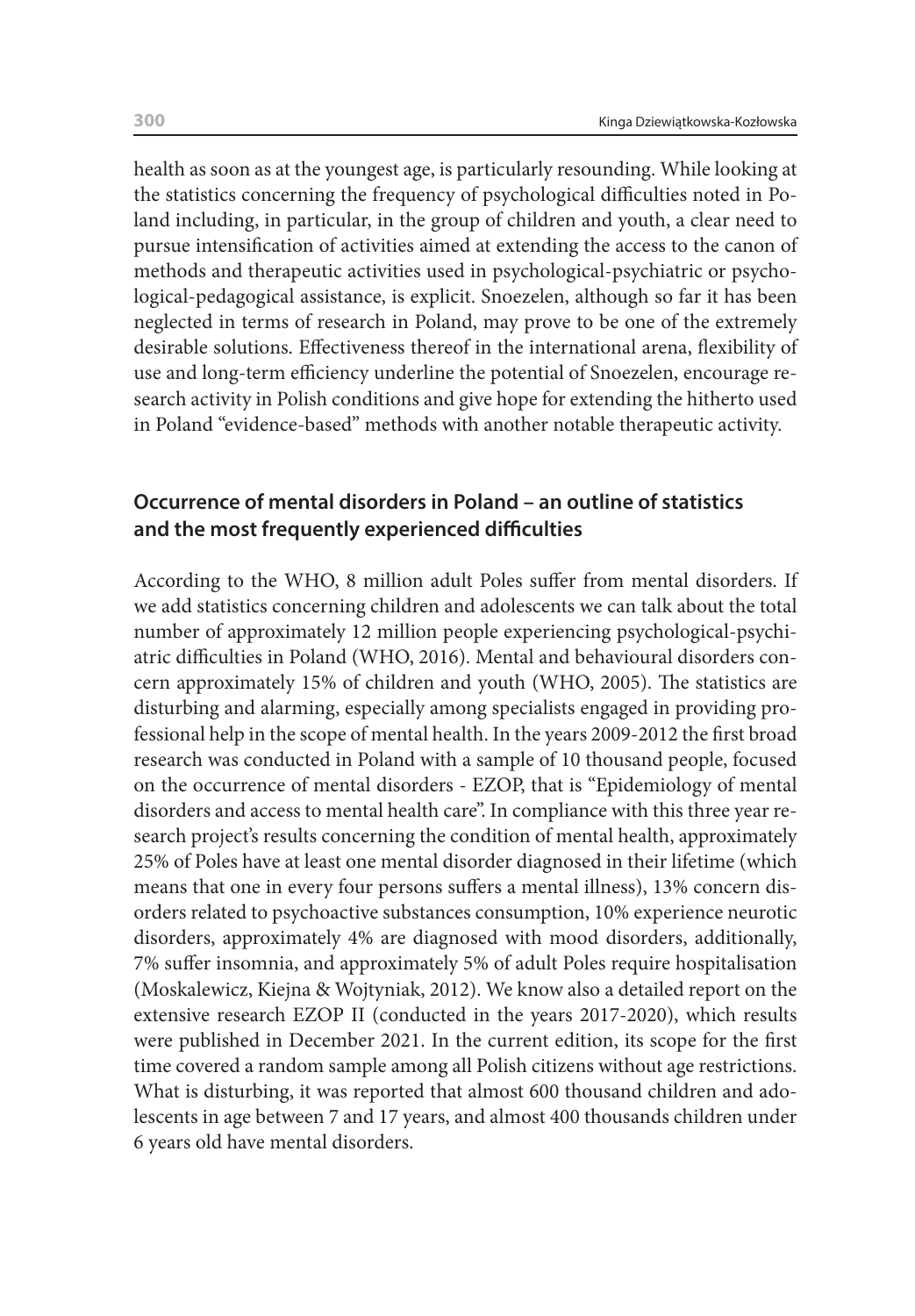Data published by the World Health Organisation in 2016, in compliance with the results of the research on general burden of diseases, mental and behavioural disorders constitute second (in men) and third (in women) most important source of reasons for limited agility and loss of health of Polish men and women (WHO, 2018). The WHO estimates that globally 350 million people suffer from depression that is as many as 5% of the global population. Every year this number changes, unfortunately, it still remains at an alarming upward trend. Depression remains at the top of the most frequent illnesses in the world. What is the situation in Poland? Data concerning mental health of Poles fluctuate at a distressing level. According to the statistics of the Depression Prevention Team (operating at the Ministry of Health), depression affects every tenth adult Pole (therefore between the research project EZOP conducted in the years 2009-2012 and the newest reports it constitutes a leap by over 6 percentage points in the unfavourable trend of occurrence), out of which, unfortunately, only half receives professional help. Approximately 650 thousand children require specialist help in the scope of emotional disorders (Wolańczyk, 2002). The aforementioned difficulties often become a direct reason for numerous irregularities in functioning in many areas of life. Data of Zakład Zdrowia Publicznego Instytutu Psychiatrii i Neurologii (*Public Health Department of the Mental Health and Neurology Institute*) demonstrates that development disorders (62%) including, among others, behavioural disorders and pervasive developmental disorders, are the most frequently diagnosed in the aforementioned group. Next in terms of frequency (15%) are nervous disorders (Heitzman, 2016; Janas-Kozik, 2017). According to the statistics of the National Police Headquarters, suicide is placed the second in terms of numbers of deaths in the group of children and adolescents (age category of 10-18 years). In 2014 Poland was ranked the second in Europe in terms of the number of suicide of persons below 18 years of age (FDDS, 2017). According to the Supreme Audit Office's report of 2020, the number of suicide attempts of children and youth aged 7-18 years old in 2018 increased from 730 to 772, whereas in 2019 – increased to 951. Undoubtedly, the condition of mental health in childhood and adolescence constitutes the condition of proper, comprehensive development, therefore, this group constitutes an extremely important group of recipients of activities aimed at mental health care, which in the nearest future should definitely be treated as a priority.

We are observing a growing unfavourable trend of mental disorders affecting younger and younger persons. New solutions and many specialists are urgently needed. It is necessary to intensify activities, including also interdisciplinary activities. There are not enough psychiatrists, psychotherapists, psychologists, outpatient facilities. Moreover, the number of institutions and entities providing mental outpatient services for children and youth dropped down. What is espe-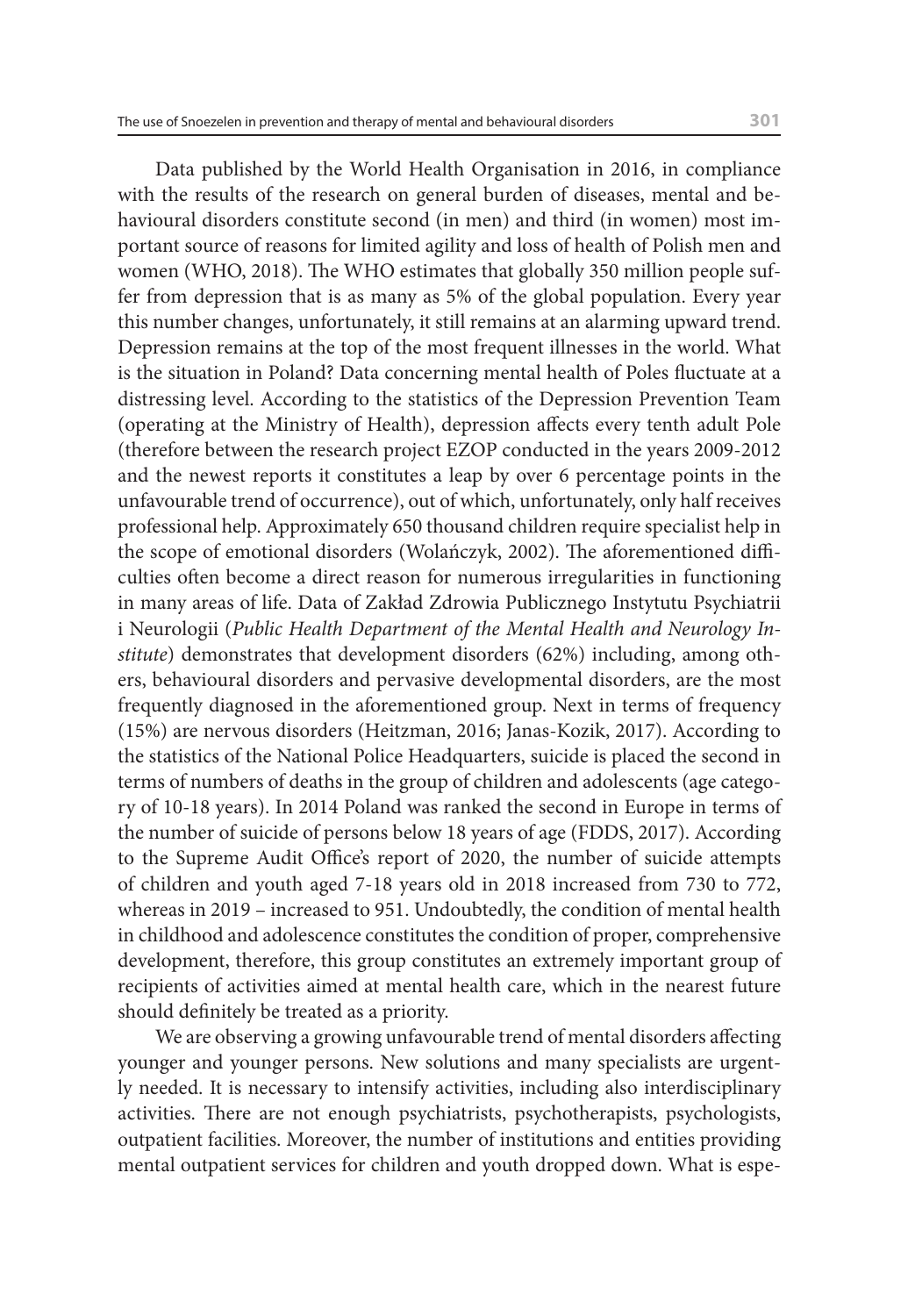cially important, a broad mental disorders' prevention system is missing. If we assume that the WHO's forecasts are realistic, in 2030 depression will rank the first in the inglorious classification of the most frequent diseases in the world. Are we able to change this trend? What data will be collected few years after the pandemic? A lack of proper multidimensional support as well as a lack of direct and swift access to specialist psychological-psychiatric help lead to the intensification of difficulties currently faced by adults, children or adolescents. Thus, prevention in the scope of mental health care becomes a great challenge of our times. Will the known therapeutic methods used so far turn out sufficient?

## **Forms of therapeutic help for persons with mental and behavioural disorders – an outline of the most important activities**

The multitude of difficulties faced by both children and adolescents, as well as adults became the starting point for development of many various forms of specialist activities aimed at prevention, intervention and therapy in psychological and pedagogical terms. It should be added that this interdisciplinary approach is extremely important for intensification of introduced activities, effectiveness thereof in the form of obtaining maximum possible optimisation of patients' mental health. The aforementioned therapeutic activities can be introduced not only in consulting practices, clinics or hospitals, but also, among others, in schools, pre-schools and day care homes, social welfare homes or numerous projects organised by foundations and associations.

Among main forms of support in the scope of mental health care, we can distinguish the following:

- psychological help (usually: psycho-educational, psycho-preventive, re-educational, preventive, counselling, intervention, mediation or rehabilitation);
- − psycho-therapeutic help (among others: psycho-dynamic, cognitive-behavioural, integration);
- socio-therapeutic help (special type of group therapy using social impact);
- − psychiatric help (depending on experienced difficulties certain disorders require temporary or permanent inclusion of pharmacological treatment in conjunction with simultaneous psychotherapy or psychological support) (Sęk & Cieślak, 2011; Szczukiewicz, 2003; Pilecka, 2011).

The aforementioned forms of support constitute the basis of psychological-psychiatric help provided for both children and adolescents as well as adults experiencing a broad spectrum of mental difficulties. In the scope of additional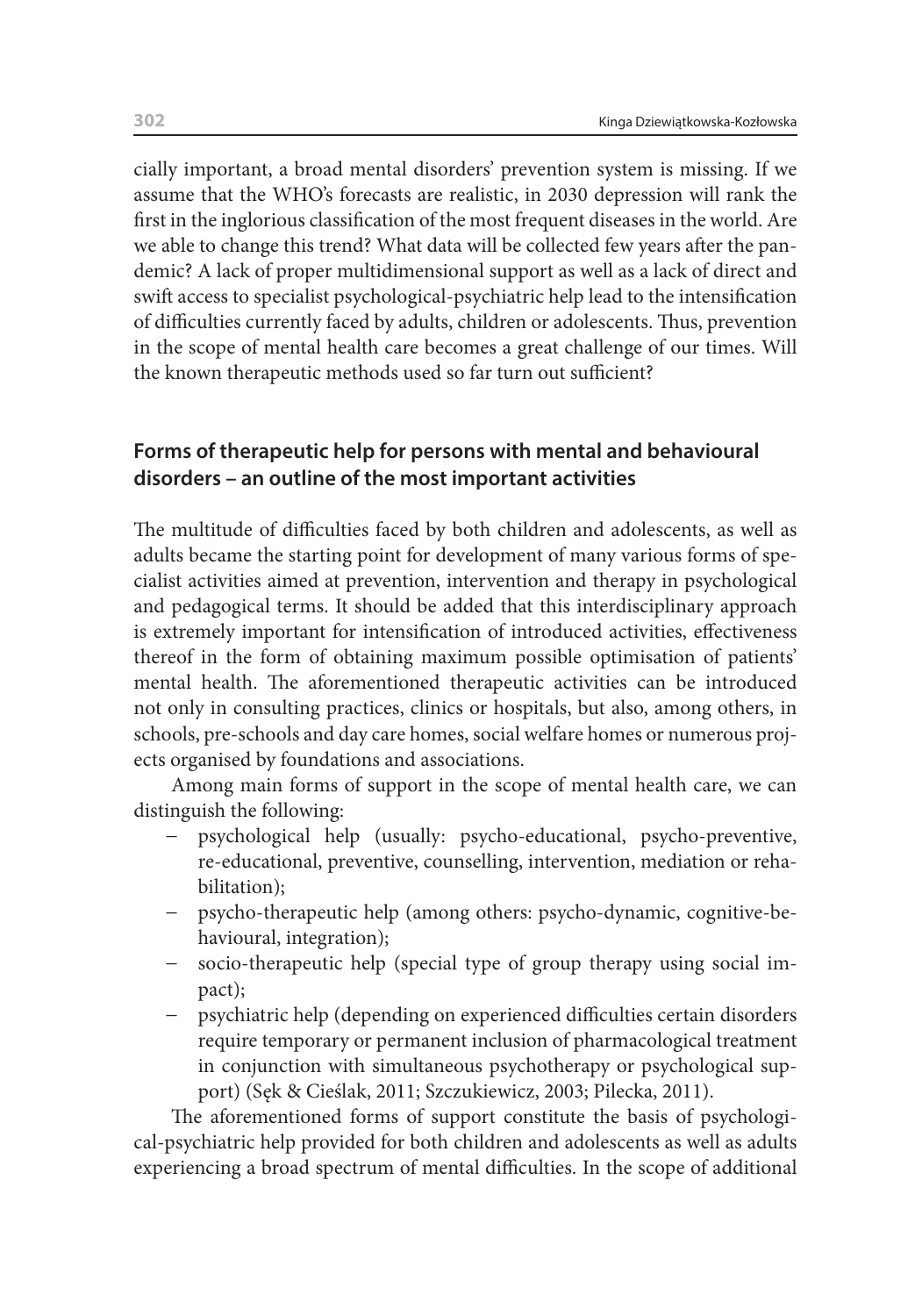auxiliary activities we can present an exceptionally broad assortment of therapeutic methods that are also possible to be used in many age categories and in persons with various dysfunctions. Among them the following types of activities should certainly be listed:

- music therapy (therapy with the use of music elements);
- art therapy (therapy through art, active use of own creativity);
- − animal assisted therapy (therapy with the use of animals, among others, dog therapy, alpaca therapy, hippotherapy);
- biofeedback training (non-invasive method of brain training in the scope of physiological changes' control on the grounds of biological feedback);
- − auditory integration training (Johansens, Tomatis, Neuroflow interactive therapeutic methods of higher auditory functions);
- − therapies using movement (Veronica Sherborne Developmental Movement Method, Knills' Expressive Arts Therapy, Choreotherapy);
- − therapies based on sensory activation (Sensory Integration Therapy, Snoezelen) (Biernat, 2014; Kielar-Turska, 2012).

It is extremely important that each additional activity is individually adjusted to a patient taking into account their possibilities and limitations. Therefore, a prior detailed diagnosis, which will specify the scope of support possible to be provided for a given patient, is necessary. Observation of the patient's reaction in the course of the conducted activity and the use of small steps method in the scope of gradual exposition to specific stimuli, is equally important. It should be added that in the case of forms of basic help (i.e. psychological or psycho-therapeutic help) it is unacceptable to provide simultaneous treatment by two or more psychologists/psychotherapists – intensification of activities in these terms is not equivalent to the maximisation of effects, quite the contrary, it may be detrimental for the patient, as well as it is inconsistent with professional ethics. Whereas, if, in the case of a given patient, therapeutic support process in the scope of various auxiliary (additional) activities is provided, each therapist should be informed of the diagnosis and current condition of the patient, as well as accompanying therapeutic forms applied at the same time. It will allow optimal, holistic approach to the patient and more objective assessment of effectiveness of the provided support.

As we can see, many therapeutic activities use various paths of approaching the patient oriented at the compensation of accompanying deficits. Starting with basic forms of help: psychological, socio-therapeutic, psycho-therapeutic (individual and/or group), through classes with the participation of animals, activities using movement, sound, artistic, kinaesthetic elements, as well as selected interactive training, up to multi-sensory activities.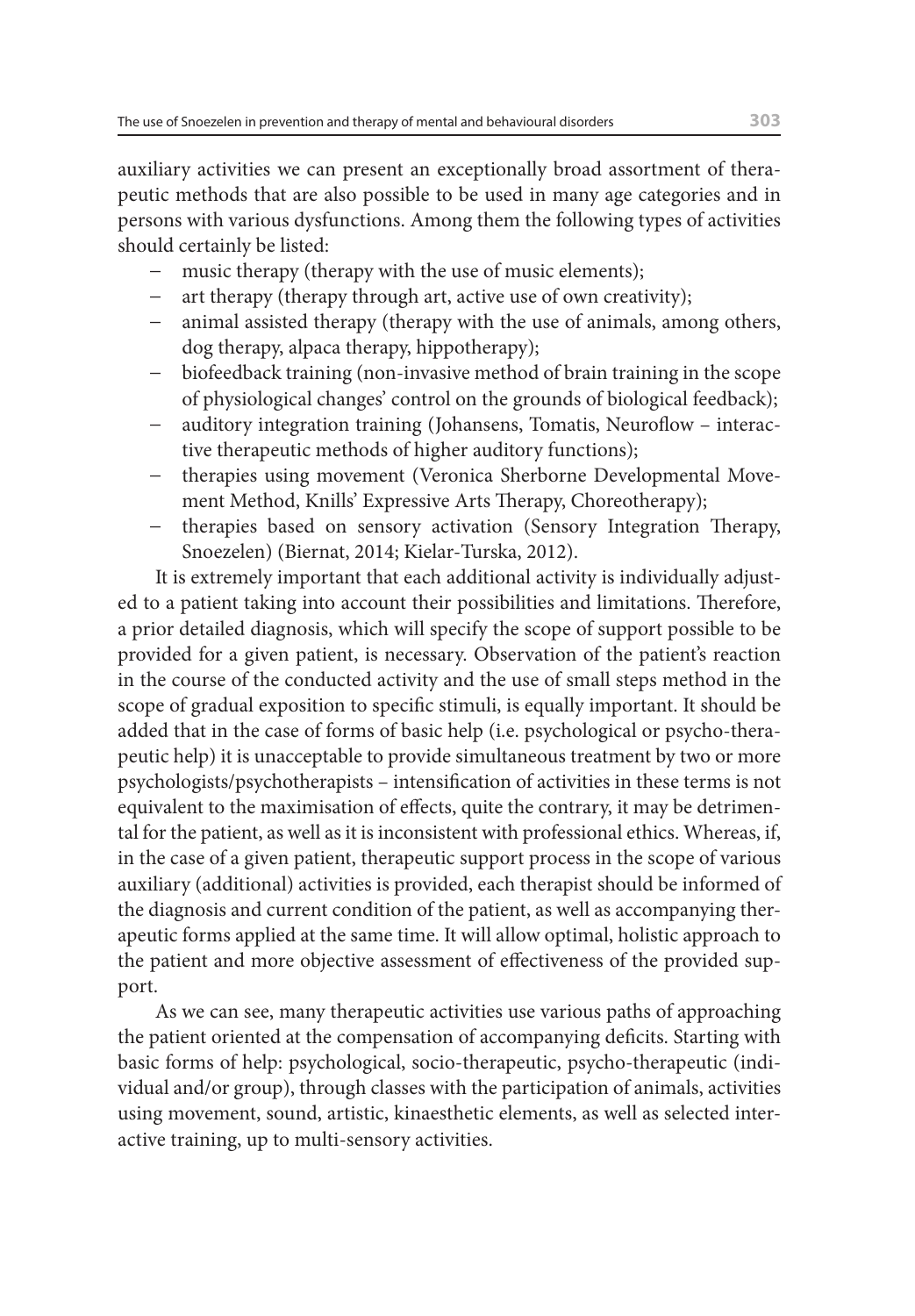An extremely interesting proposition, although still relatively not commonly used in Polish conditions, is the therapeutic activity with the use of Snoezelen. Despite the fact that it has been included in the scope of methods oriented at poly-sensory activation mainly dedicated to persons with intellectual disability, its effectiveness proven with numerous international research, flexible possibility of use and developed regulatory action it shows, place the Snoezelen as the activity with a much broader range and directional impact than the one we have known so far.

## **Snoezelen as attractive therapeutic activity in prevention and therapy of mental and behavioural disorders**

Snoezelen (also known as Multisensory Environment or Sensory Room) is a therapeutic activity that on the one hand uses specific arrangement of space with a proper selection of specialist equipment and, on the other hand, underlines the unusual level of relation with a therapist and non-directivity of action (Kupisiewicz, 2013). The aforementioned equipment used in Snoezelen includes, among others: a bubble tube, a light and sound track, a water bed, fibre optics, sensory paths/disks, interactive panels, panels with active liquid, aroma diffusers, projectors and many more. All polysensory stimuli which can be experienced in Snoezelen of course remain in proper intensity and dispersion so that they only provide soft sensory stimulation simultaneously ensuring the possibility of achieving the state of deep relaxation. The essence of this activity consists in the non-directivity mentioned at the beginning, which underlines free – literal "experiencing of the world" – at an individual pace without pressure or by a superior decision on the choice of a stimulus (Smrokowska-Reichmann, 2013; Zawiślak, 2009). While designing Snoezelen, one should have reliable knowledge on the arrangement and adjustment of relevant equipment, as well as all methodical principles, which are a priority in Snoezelen, for ensuring correctness and effectiveness of support provided for patients. Therefore, the International Snoezelen Centre ISNA-MSE assembling specialists working in Snoezelen, pays particular attention to improving competences and training qualified therapists. This seemingly simple method with non-directive frameworks is, in fact, extremely difficult. Smrokowska-Reichmann, the precursor of the method in Poland explicitly underlines that without knowledge and relevant qualifications of a therapist as well as specialist consultations in the scope of proper adjustment of a room it is not possible to provide activities properly (2013).

Snoezelen is an activity which was established in the 70s of the  $20<sup>th</sup>$  century and has been dynamically developing globally for the consecutive years. Despite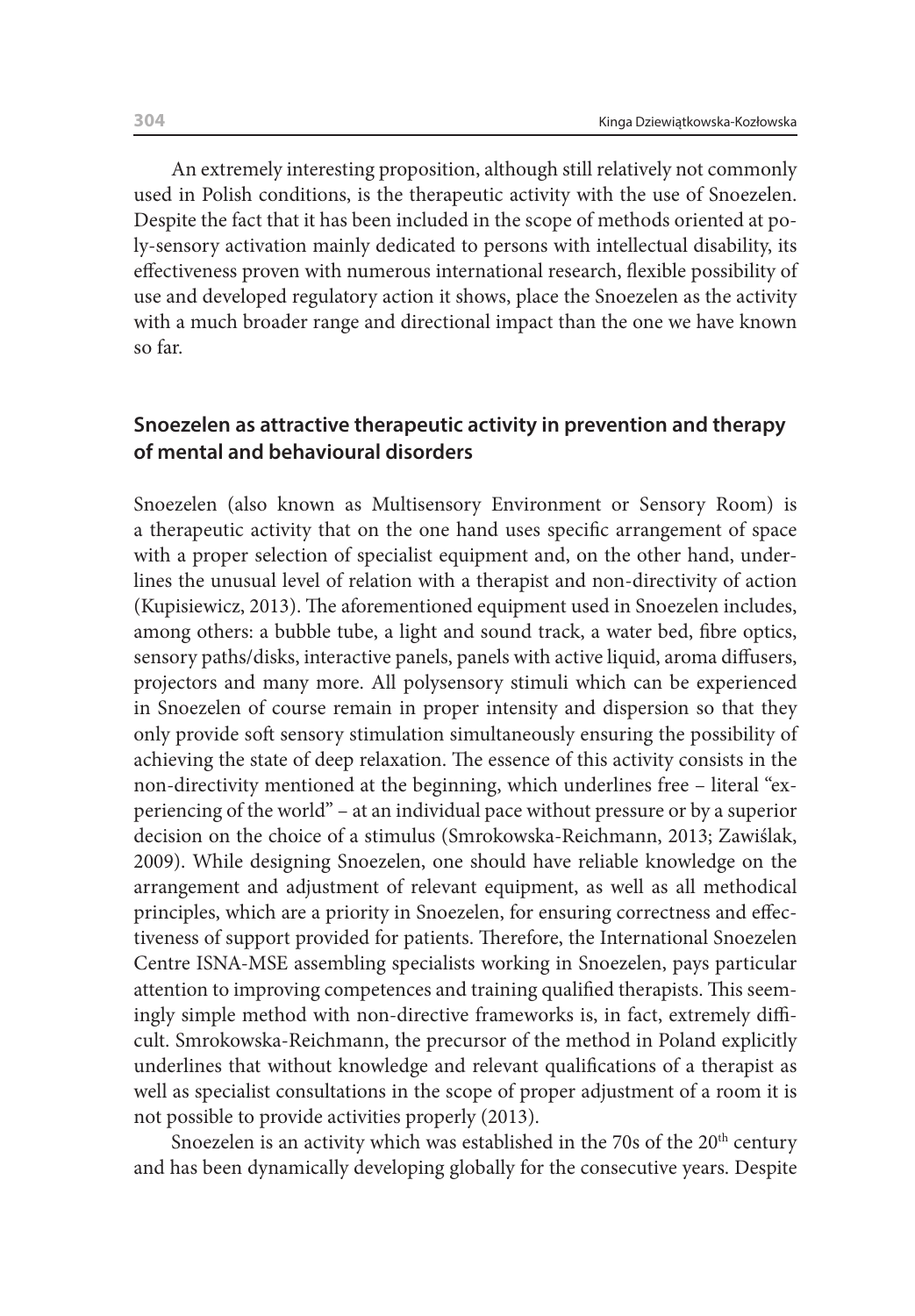the fact that Snoezelen is widely used in, among others: the Netherlands, Belgium, Israel, Japan and the USA, in comparison with other countries, a major development of this method has not been noted in Poland. The basic difficulty in wide implementation of the method undoubtedly consists in the lack of detailed research in Poland, which significantly limits the possibility of qualifying it to the commonly used therapeutic activities. However, in Poland, Snoezelen is more and more often found in schools and pre-schools, hospitals and clinics, therapeutic centres and psychological-pedagogical practices, Community Self-help Homes and Day Care Homes or Social Welfare Homes. Especially in the last ten years we could observe a growing trend of established facilities using Snoezelen.

What do we know about the effectiveness of Snoezelen in international research terms? The use of Snoezelen has a beneficial impact on decreasing aggressive, stereotypical or self-destructive behaviours. Conducting therapeutic activities in Snoezelen indicates a relation with decreasing the level of stress and fear among patients, influences the ability to relax and decreases the feeling of pain. Furthermore, it has been proven that it significantly reduces the level of apathy and decreases the pace of dementia development. It shows a relation with development of social and communicative skills, increases motivation and creativity. The reports are broader and broader and concern more and more diverse groups (Anezaki, 2003; Hotz et al., 2006; Herrmann, 2003; Kwok, To & Sung, 2003; Lotan, Burshtein, Cahane & Shapiro, 2004; Schofield & Payne, 2003; Taitelbaum et al., 2007; Shapiro, Melmed, Sgan-Cohen, Eli & Parush, 2007; Vlaskamp & Nakken, 2008). Data provided by the research concerning high international effectiveness of Snoezelen should become the current source of interest, especially of Polish researchers-practitioners. Why? Snoezelen is an unusually attractive form of therapeutic activity that can be used both in children and youth, as well as adults. Initially, it was used mainly among persons with intellectual disability, however, recent research reports prove that Snoezelen is successfully used also in other groups – in persons with mental disorders, behavioural disorders, in developmental, cognitive and emotional difficulties. It is difficult to describe Snoezelen and its atmosphere with words. It is a place where from the very beginning the magic of the activity can be felt. Dim light displaying interesting interactive panels, real-like "luminous sky" made of hundreds or thousands fibres placed among cloud-imitating material, bubbles floating freely in a water column surrounded with a soothing game of lights, calm projectors creating an artistic performance on the walls, or a water bed, colourful fibres reflecting thousands light points in a mirror corner, relaxing music dedicated to Snoezelen playing subtly through speakers and a delicate scent (individually adjusted) lingering in the air. This is a sample image of how Snoezelen can look like, where all elements combined create a whole and a recipient has an impression of unusual harmony, sensory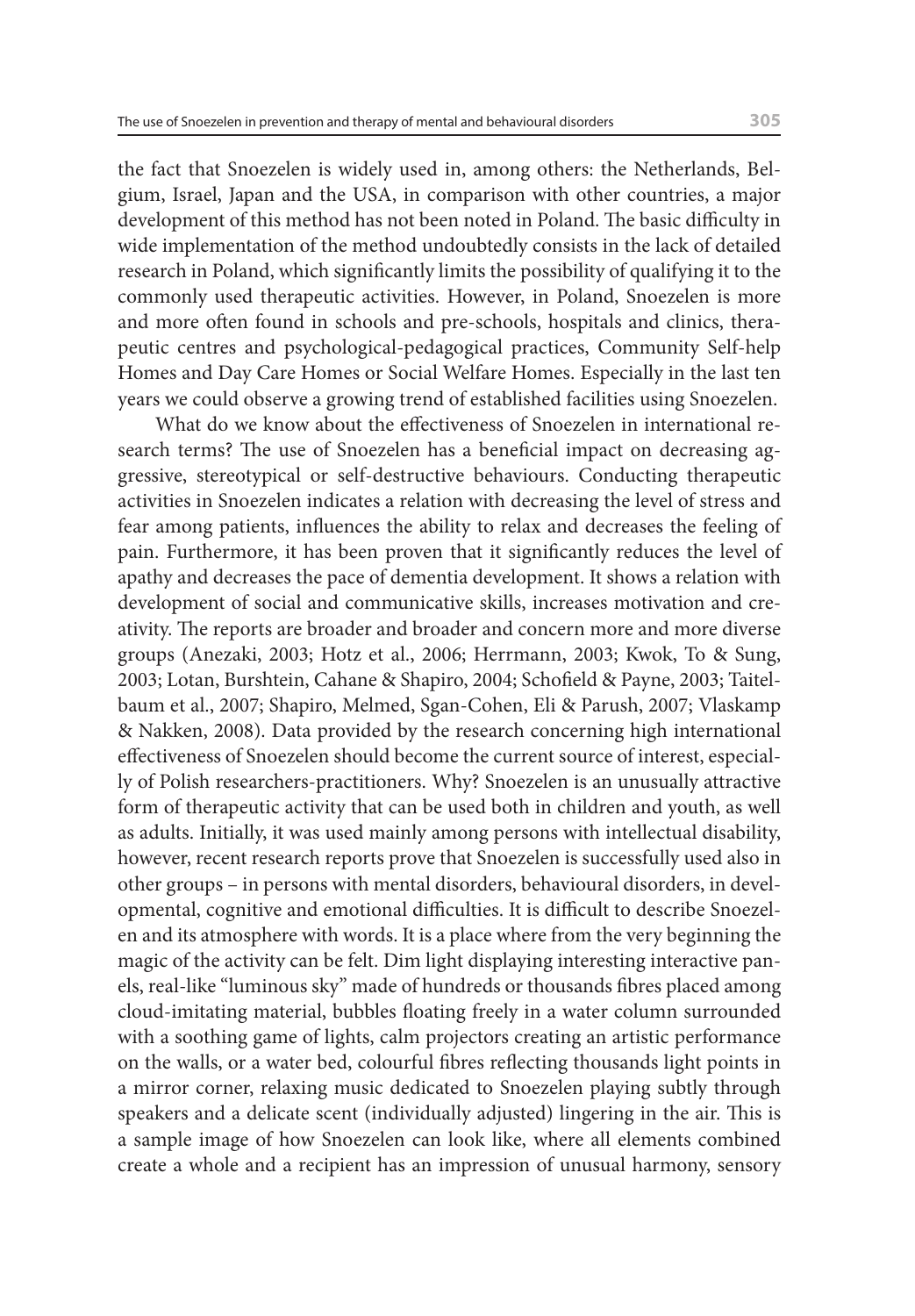fusion and wants to stay in this harmony, wishes to "experience", at the same time unconsciously regulating his or her own deficit functioning. A therapist is in the background and plays a supporting role, yet, at the same time, remains in a close relationship, monitors correctness of the process and takes care of the patient's wellbeing. Creators of the method, Dutch therapists, Jan Hulsegge and Ad Verheul define Snoezelen as "a slightly different world" (Varheul & Hulsegge, 1993). And it seems that this phrase most accurately describes what we can experience in Snoezelen, and what can be hardly experienced in any other place.

Among numerous forms of therapeutic activities used in Poland, in the majority directive, there is definitely a lack of space for additional form of support – as adjusted to present times as possible. Times that are special, as they are marked with SARS-CoV-2 pandemic, times of an alarmingly growing upward trend of mental and behavioural disorders in almost every age group. Times, where the omnipresent re-stimulation and the canon of task orientation as well as the directive pursuit "of" become the priority. Times, where we lack relaxation, a look at another human being. This need is underlined by all specialists – theorists and practitioners. Let us, therefore, take a look at the perspective of Snoezelen – activity that is attractive for a patient, non-directive, creating an unusual atmosphere, an exceptional level of relation with a therapist. Activity, in which development and compensation of deficits becomes a positive side effect of Snoezelen process – the basis of the activity is the patient himself or herself and their free, surrounded with deep relaxation "experiencing of the world" that constitutes the starting point for further development. When we add a high level of international effectiveness, can we say that we form an outline of the therapeutic activity perfect for our times?

#### **Conclusion**

The currently observed upward trend in mental and behavioural disorders inclines specialists to search for possibly the best therapeutic solutions on the one hand adjusted to patients' needs and, on the other hand, to the characteristics of the times we live in and related threats. Distressing statistics concerning the condition of Poles' mental health, not only adults, but also children and adolescents, predispose to search for optimal solutions, join interdisciplinary support methods and search for the most effective way guaranteeing the best therapeutic effects possible. Among a whole group of therapeutic activities which are broadly used in Poland, special attention should be paid to Snoezelen, the non-directive and attractive activity that significantly matches current therapeutic demand. Snoezelen is promising as an excellent tool supplementing available forms of spe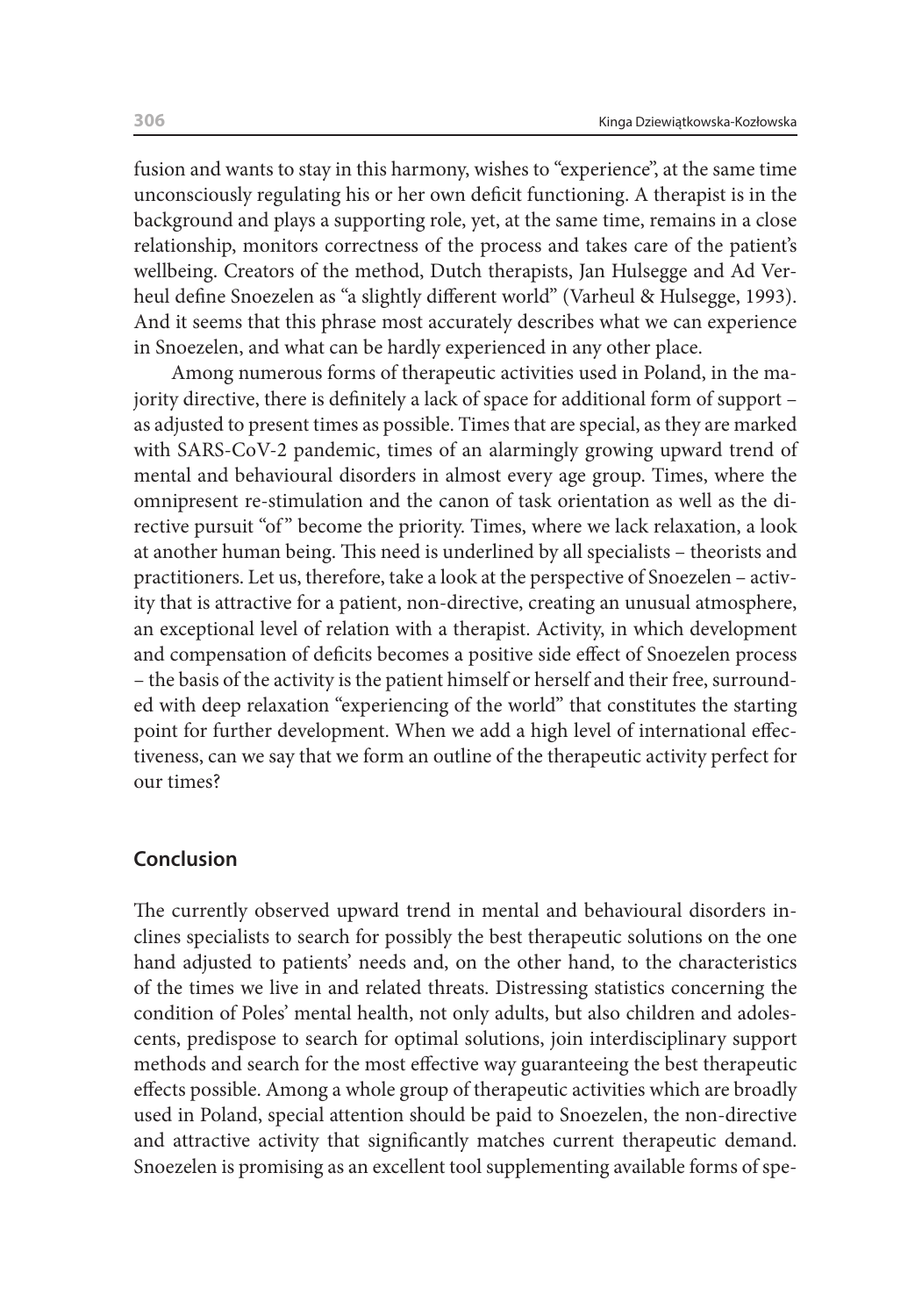cialist support and demonstrates high flexibility of use as well as satisfactory level of international effectiveness. Snoezelen is a therapeutic activity with an unusual therapeutic potential, therefore, there is a significant need to extend research on the use thereof in Polish as well as worldwide conditions among various groups of recipients.

## **References**

- Anezaki H. (2003). The effectiveness of Snoezelen in the education of infants with severe motor and intellectual disabilities: Applications for teaching of "jiritsukatsudo" in special schools for students with physical disabilities. *Journal of Severe Motor and Intellectual Disabilities*, *28*(1), 93–98.
- Biernat R. (2014). Metody i techniki terapeutycznego oddziaływania i wspomagania dzieci z zaburzeniami i deficytami rozwojowymi w wieku przedszkolnym i wczesnoszkolnym. *Społeczeństwo. Edukacja. Język*, *2*, 7–28.
- *Child and adolescent mental health policies and plans. Mental Health Policy and Service Guidance Package (*2005)*.* Geneva: World Health Organization.
- Cuvo A.J., May M.E., Post T.M. (2001). Effects of living room, Snoezelen room, and outdoor activities on stereotypic behavior and engagement by adults with profound mental retardation. *Research in Developmental Disabilitie*s, *22*(3), 183–204. DOI: 10.1016/S0891-4222(01)00067-1
- *Dzieci się liczą 2017. Raport o zagrożeniach bezpieczeństwa i rozwoju dzieci w Polsce (2017).* Warszawa: Fundacja Dajemy Dzieciom Siłę.
- *Global Health Estimates 2016: Disease burden by Cause, Age, Sex, by Country and by Region, 2000–2016* (2018). World Health Organization.
- Günther S. (2002). *Snoezelen. Traumstunden für Kinder. Praxishandbuch zur Entspannung und Entfaltung der Sinne mit Anregungen zur Raumgestaltung, Phantasiereisen, Spielen und Materialhinweisen.* Aachen: Ökotopia Verlag.
- Heitzman J. (2016). *Zdrowie psychiczne i poprawa dobrostanu psychicznego społeczeństwa – cel operacyjny Narodowego Programu Zdrowia na lata 2016–2020. Presentation from the 3rd Public Health Congres.* Warszawa: Instytut Psychiatrii i Neurologii.
- Herrmann N. (2005). Some psychosocial therapies may reduce depression, aggression, or apathy in people with dementia. *Evidence-based Mental Health, 8*(4), 104.
- Hotz G.A, Castelblanco A., Lara I.M., Weiss A.D., Duncan R., Kuluz J.W. (2006). Snoezelen: A controlled multi-sensory stimulation therapy for children recovering from severe brain injury. *Brain Injury, 20*(8), 879–888.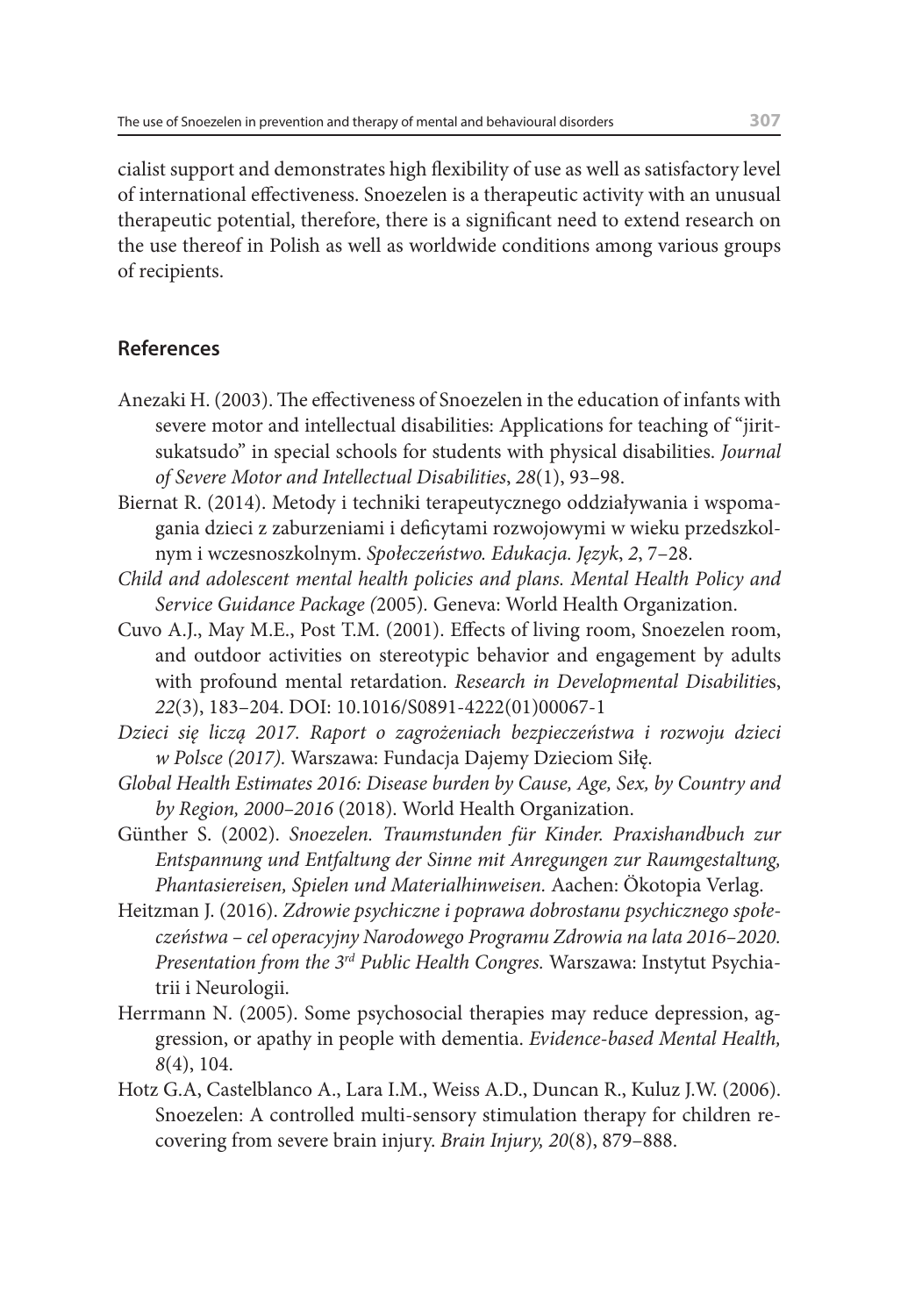- Janas-Kozik M. (2017). Sytuacja Psychiatrii dzieci i młodzieży w Polsce w 2016 r. Aktualne występowanie i obraz zaburzeń psychicznych wieku rozwojowego. *Psychiatry, 14*(3), 61–63.
- Kielar-Turska M. (2012). O różnych sposobach wspomagania rozwoju. *Sztuka Leczenia, 3–4,* 11–22.
- Kupisiewicz M. (2013). Sala Doświadczania Świata. In: M. Kupisiewicz (ed.), *Słownik pedagogiki specjalnej* (p. 315). Warszawa: Wydawnictwo Naukowe PWN.
- Kwok H.W.M., To Y.F., Sung H.F. (2003). The application of a multisensory Snoezelen room for people with learning disabilities – Hong Kong experience*. Hong Kong medical journal = Xianggang yi xue za zhi/Hong Kong Academy of Medicine 9*(2), 122–126.
- Lotan M., Burshtein S., Cahane C., Shapiro M. (2004). The multisensory environment (Snoezelen) as a mean for reducing severe challenging behaviors in cognitively impaired individuals – Two case studies. *The Israeli Journal of Occupational Therapy 13*(1), 33–34.
- Moskalewicz J., Kiejna A., Wojtyniak B. (ed.) (2012). *Kondycja psychiczna mieszkańców Polski, raport z badań "Epidemiologia zaburzeń psychiatrycznych i dostęp do psychiatrycznej opieki zdrowotnej – EZOP Polska".* Warszawa: Instytut Psychiatrii i Neurologii.
- Pilecka W. (ed.) (2001). *Psychologia zdrowia dzieci i młodzieży, perspektywa kliniczna.* Kraków: Wydawnictwo Uniwersytetu Jagiellońskiego.
- Schofield P., Payne S. (2003). A pilot study into the use of a multisensory environment (Snoezelen) within a palliative day-care setting. *International Journal of Palliative Nursing, 9* (3), 124–130. DOI: 10.12968/ijpn.2003.9.3.11485
- Sęk H., Cieślak R. (2011). Wsparcie społeczne − sposoby definiowania, rodzaje i źródła wsparcia, wybrane koncepcje teoretyczne. In: H. Sęk, R. Cieślak (ed.), *Wsparcie społeczne, stres i zdrowie.* Warszawa: Wydawnictwo Naukowe PWN.
- Shapiro M, Melmed R.N, Sgan-Cohen H.D., Eli I., Parush S. (2007). Behavioural and physiological effect of dental environment sensory adaptation on children's dental anxiety*. European Journal of Oral Sciences*, *115*, 479–483.
- Smrokowska-Reichman A. (2013). *Snoezelen Sala Doświadczania Świata. Kompendium opiekuna i terapeuty.* Wrocław: Wydawnictwo Fundacja Rosa.
- Szczukiewicz P. (2003). Pomoc psychologiczna czy psychoterapia? *Remedium*, *1*, 14–15.
- Taitelbaum A., Volpo S., Paran R., Zislin J., Drumer D., Raskin S., Katz G., Schlafman M., Gaber A., Durst R. (2007). Multisensory environmental intervention (snoezelen) as a preventive alternative to seclusion and restraint in closed psychiatric wards. *Harefuah*, *146*(1): 11–4, 79–80.